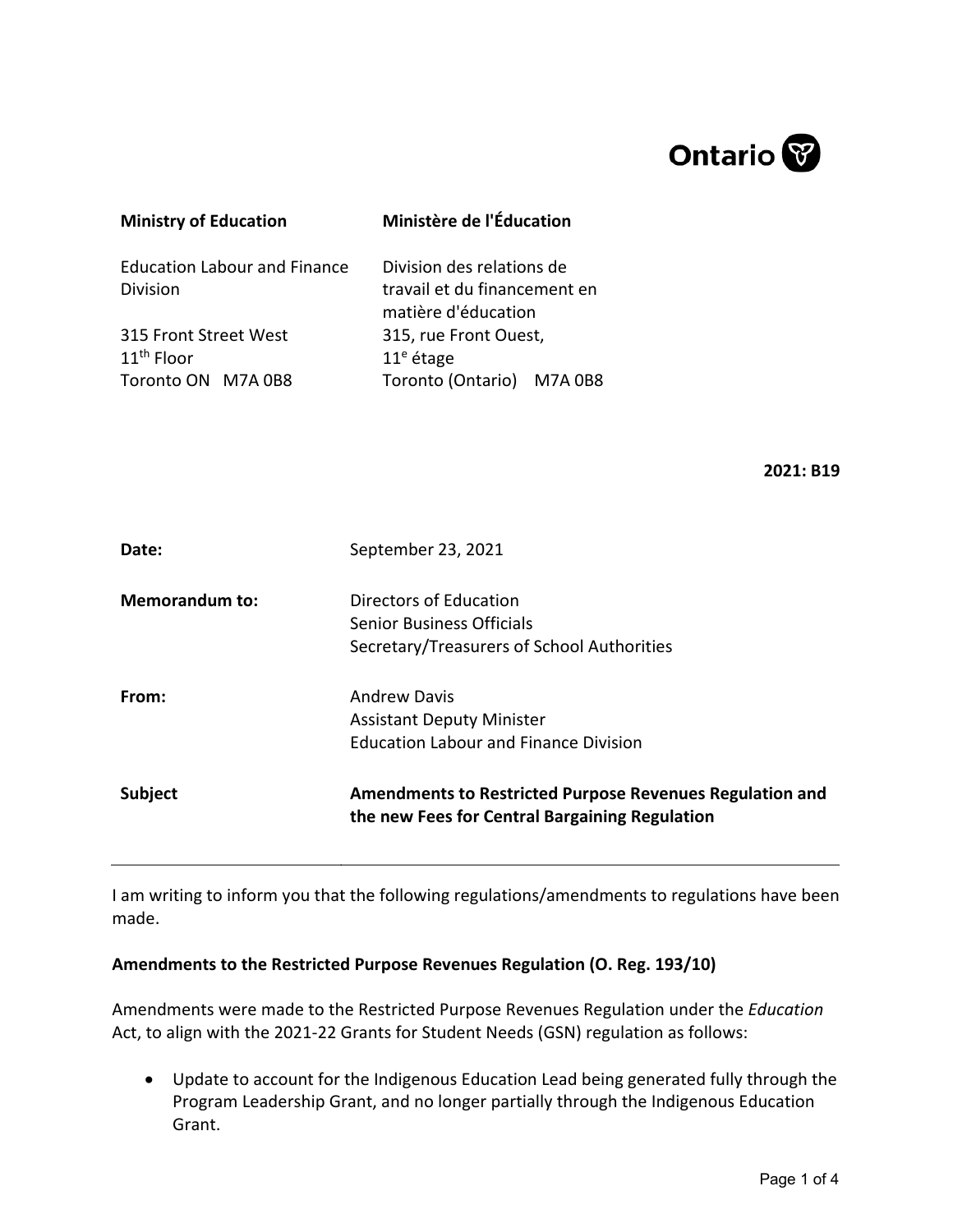- Update to account for the census-based Indigenous amount (Per-Pupil Amount Allocation) being absorbed into the Board Action Plan (BAP) Allocation, rather than being an allocation on its own.
- Update to account for the new spending requirements for both the First Nations, Métis and Inuit Studies courses, and Indigenous Languages courses.
	- $\circ$  Starting in 2021-22, funding generated within each allocation must now be spent on staffing within the respective program to run these courses, and any funding surplus is to be reported and spent under the BAP Allocation.
- Update to the list of schools eligible for the use of Rural and Northern Education Funds (RNEF), as well as clarifying the school years for which the new schools added to the list apply for use of RNEF funding.
- A new section to account for the requirement that the After-School Skills Development (ASSD) Amount, new for 2021–22, be used for ASSD programs, and any unspent funding must be reported as deferred revenue to be used for future ASSD programs. Any eligible ASSD program spending in excess of the funding from the ASSD Amount will be included in the special education spending that will be measured against the broader special education envelope.
- Update to account for the expanded Northern Adjustment, that now includes the Northern Supports Component and the new for 2021–22 Integrated Supports Component. Northern Adjustment funding may only be used for Northern Adjustment expenditures, and any unspent funding must be reported as deferred revenue to be used for future Northern Adjustment expenditures.
- Amendment to allow the use of school-based childcare capital funding to be used for cost overages of previously approved school-based EarlyON capital projects.
- Amendment to show that the School Library Allocation was moved from the Learning Opportunities Grant to the School Foundation Grant in 2020-21, to better align with the purpose of those funds.

## **Fees for Central Bargaining**

The Fees for Central Bargaining Regulation was made under the *School Boards Collective Bargaining Act, 2014* which provides the framework for the support of labour relations activities of the trustees' associations in their statutory role as central bargaining agents for school boards. The regulation aligns with the 2021-22 GSN regulation and authorizes the flow of funds from school boards to trustees' associations.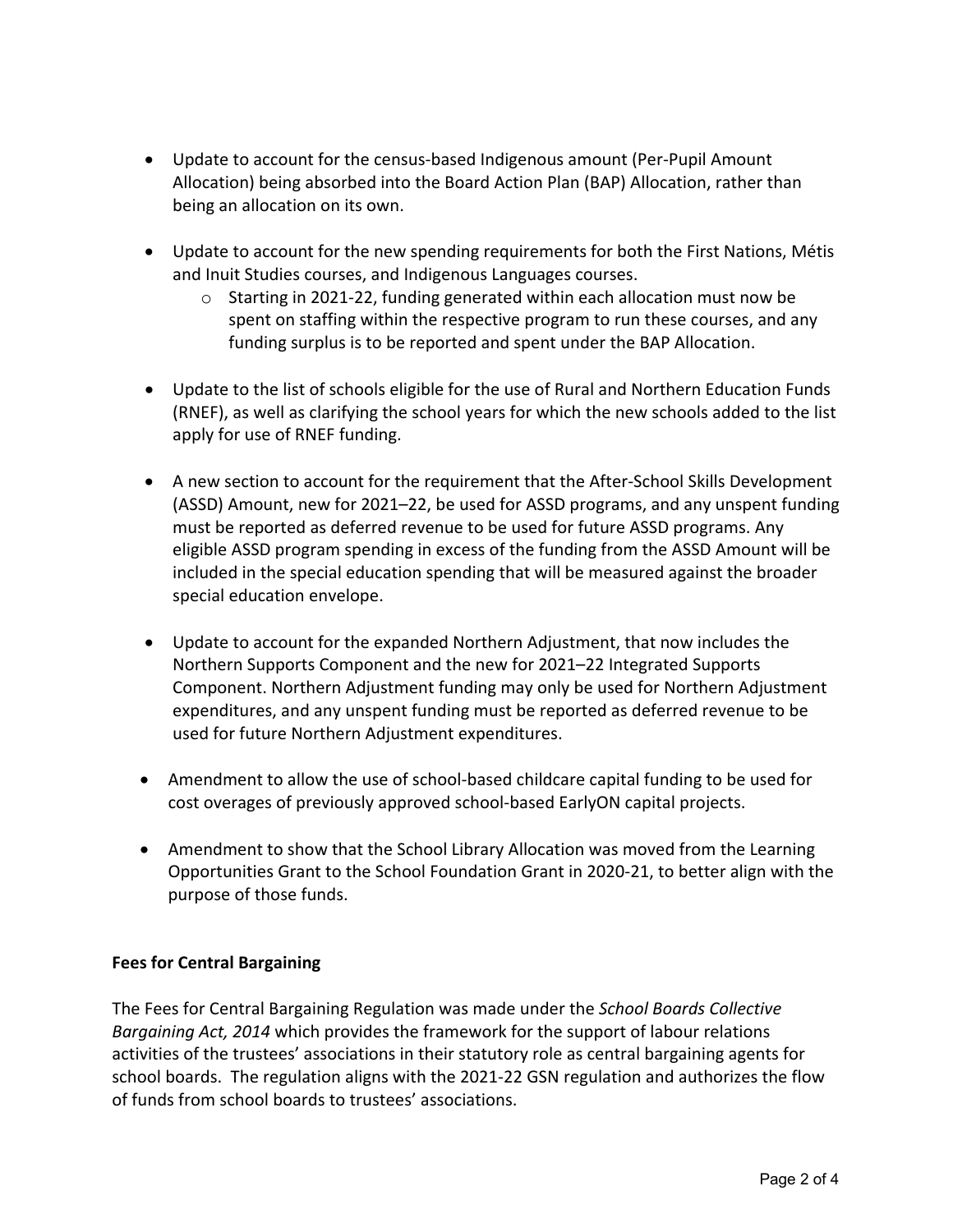The highlights of the regulation and main changes from the prior year's regulation are as follows:

- Sets out an on-going requirement for school boards to make annual fee payments to their respective employer bargaining agents (ErBAs) fees for the activities of trustees' associations under the SBCBA. Previously the regulation was filed new each school year.
- The fee amount to be paid by each school board is no longer included in the new Fees for Central Bargaining regulation but instead will be set through the Central Employer Bargaining Agency Fees Allocation of the GSN for each school year.
- Sets out the requirement for the ErBAs to provide audited financial statements to the ministry and their represented school boards by November 15 of the subsequent school year. Previously, the timelines for the ErBAs to provide financial statements was included in the transfer payment agreements that provided supplementary funding.
- Sets out an annual deadline for the school boards to pay the fees. Starting with the 2022-23 school year, the date of payment by school boards is changed from October 15 to 45 days after the ErBAs submission of their prior year's audited financial statements.
- Starting in 2022-23, the date to forfeit the entitlement to participate in a vote of its designated ErBA is changed from November 15 to 30 days after the payment deadline.

| <b>Subject</b>                                                | Contact            | <b>Email</b>                 |
|---------------------------------------------------------------|--------------------|------------------------------|
| <b>Central Employer Bargaining</b><br><b>Agency Fees</b>      | Romina Di Pasquale | romina.dipasquale@ontario.ca |
| Financial Accountability and<br><b>Reporting Requirements</b> | Med Ahmadoun       | med.ahmadoun@ontario.ca      |
| <b>Indigenous Education</b>                                   | Taunya Paquette    | taunya.paquette@ontario.ca   |
| <b>Operating Funding</b>                                      | Paul Duffy         | paul.duffy@ontario.ca        |
| Special Education / Student<br><b>Mental Health</b>           | Claudine Munroe    | claudine.munroe@ontario.ca   |
| Capital Policies and School<br>Renewal                        | Andrea Dutton      | andrea.dutton@ontario.ca     |

If you require further information, please contact: